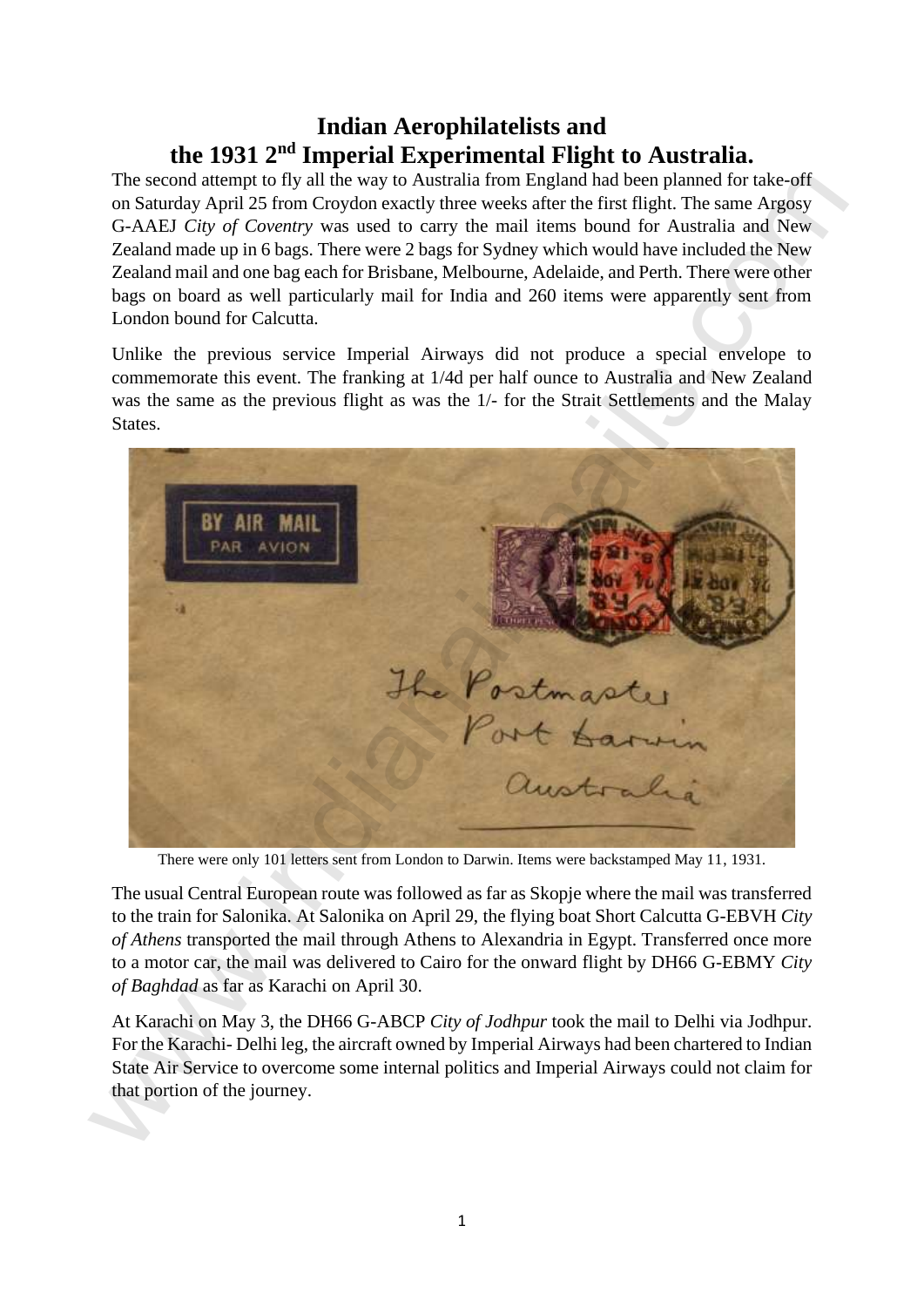![](_page_1_Picture_0.jpeg)

The 3-line cachet was applied unofficially by Stephen Smith subsequent to the flight.

Items carried from Karachi beyond Delhi, were subject to a claim for reimbursement by Imperial Airways and Traffic Manager Dennis Handover did so in a separate letter dated August 19, 1931 to the British postal Authorities for the following:.

| Karachi – Allahabad  | 90 grams     |  |
|----------------------|--------------|--|
| Karachi – Calcutta   | 130 grams    |  |
| Karachi – Akyab      | 30 grams     |  |
| Karachi – Rangoon    | 40 grams     |  |
| Delhi - Allahabad    | 354 grams    |  |
| Delhi – Calcutta     | $1019$ grams |  |
| Delhi – Rangoon      | 297 grams    |  |
| Allahabad – Calcutta | 227 grams    |  |
| Allahabad - Akyab    | 30 grams     |  |
| Allahabad – Rangoon  | 28 grams     |  |
| Calcutta - Akyab     | 280 grams    |  |
| Calcutta – Rangoon   | 765 grams    |  |

The total claim was for 3.29 kgs or about 660 items assuming an average of 5 grams per item. This appears a severe case of "penny pinching" by Imperial Airways, but provided us philatelists with information not otherwise available! It is also interesting that Handover used the metric system by quoting the weights in grams when the British Post Office applied postal rates based on Imperial half ounces. As there are 28 grams to an ounce it would appear that at least some of the conversions were from the Imperial measure in the first place.

The Indian Government rejected Handover's claim as the mail was carried by Indian State Air Service at least part of the way in the case of the Karachi covers.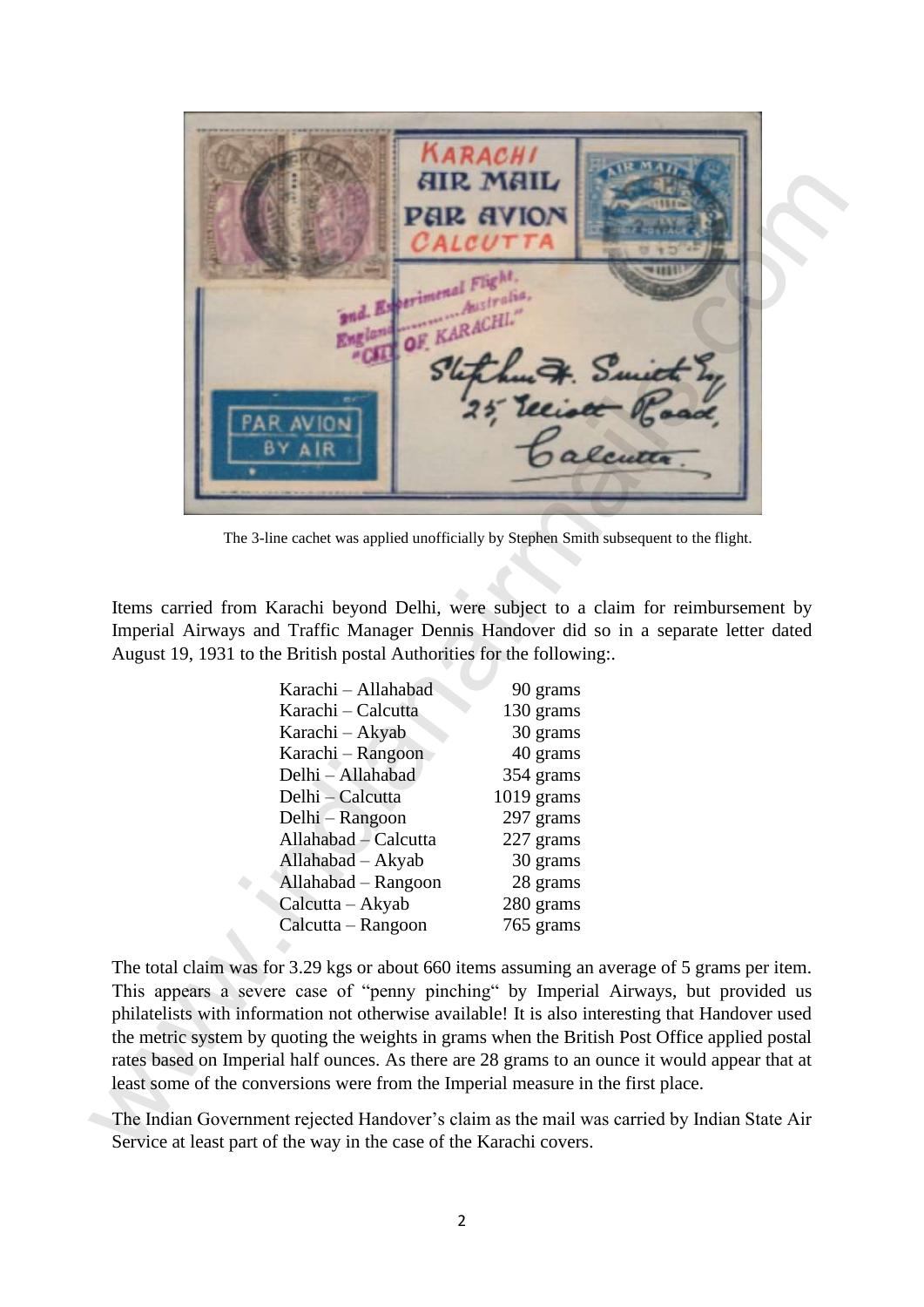Jal Cooper<sup>1</sup> provided quantities for some of the destinations which allows us to convert Handover's weights into item numbers and averages. For example for Karachi- Calcutta Cooper states 20 items thus providing an average weight for those items as 6.5 grams.

| Delhi – Rangoon     | 10 |
|---------------------|----|
| $Rangoon-Singapore$ | 17 |
| Rangoon – Batavia   | ?  |
| Rangoon – Brisbane  | 5  |
| $Rangoon - Sydney$  | 10 |
| Rangoon – Melbourne | რ  |

| information. | covers, thus adding to the overall knowledge though we have no idea of the source of his                                                                                                                                                           |                |                                                                      |        |                       |           |            |  |
|--------------|----------------------------------------------------------------------------------------------------------------------------------------------------------------------------------------------------------------------------------------------------|----------------|----------------------------------------------------------------------|--------|-----------------------|-----------|------------|--|
|              |                                                                                                                                                                                                                                                    |                | Delhi - Rangoon                                                      |        | 10                    |           |            |  |
|              |                                                                                                                                                                                                                                                    |                | Rangoon - Singapore                                                  |        | 17                    |           |            |  |
|              |                                                                                                                                                                                                                                                    |                | Rangoon - Batavia                                                    |        | $\boldsymbol{?}$<br>5 |           |            |  |
|              |                                                                                                                                                                                                                                                    |                | Rangoon – Brisbane<br>Rangoon - Sydney                               |        | 10                    |           |            |  |
|              |                                                                                                                                                                                                                                                    |                | Rangoon - Melbourne                                                  |        | 6                     |           |            |  |
|              | Zealand." Presumably the 5 ports were Karachi, Jodhpur, Delhi, Allahabad and Calcutta.<br>Using Cooper's quantities against Pickering's version we end up with a slightly different result<br>however the overall quantities are relatively small. |                |                                                                      |        |                       |           |            |  |
|              |                                                                                                                                                                                                                                                    |                |                                                                      |        |                       |           |            |  |
|              | Destination↓                                                                                                                                                                                                                                       | Karachi        | Jodhpur                                                              | Delhi  | Allahabad             | Calcutta  | Total      |  |
|              | Jodhpur                                                                                                                                                                                                                                            | ?              |                                                                      |        |                       |           |            |  |
|              | Delhi                                                                                                                                                                                                                                              | ?              | $\overline{?}$                                                       |        |                       |           |            |  |
|              | Allahabad                                                                                                                                                                                                                                          | $\overline{?}$ | 6                                                                    | ?      |                       |           |            |  |
|              | Calcutta                                                                                                                                                                                                                                           | 20             | 10                                                                   | 150    | 40                    |           | 220        |  |
|              | Akyab                                                                                                                                                                                                                                              | 3<br>?         | 4<br>6                                                               | 6<br>? | 3                     | 20        | 36         |  |
|              |                                                                                                                                                                                                                                                    |                |                                                                      |        |                       |           |            |  |
|              | Rangoon<br>Total<br>Even though Jodhpur was technically not part of the experimental mail service there were some                                                                                                                                  | 23             | $\begin{array}{ c c c c c } \hline & 20 & 156 \\ \hline \end{array}$ |        | 10<br>53              | 95<br>115 | 111<br>367 |  |

<sup>&</sup>lt;sup>1</sup> Jal Cooper "Stamps of India" India's Stamp Journal 1942, Bombay

<sup>&</sup>lt;sup>2</sup> A.R. Binns "Asiatic Air Mail". The Philatelist Dec .1960 p.64

<sup>&</sup>lt;sup>3</sup> John Pickering "The routes of the Valkyries", Picton Press, Chippenham, Great Britain 1977, p.21.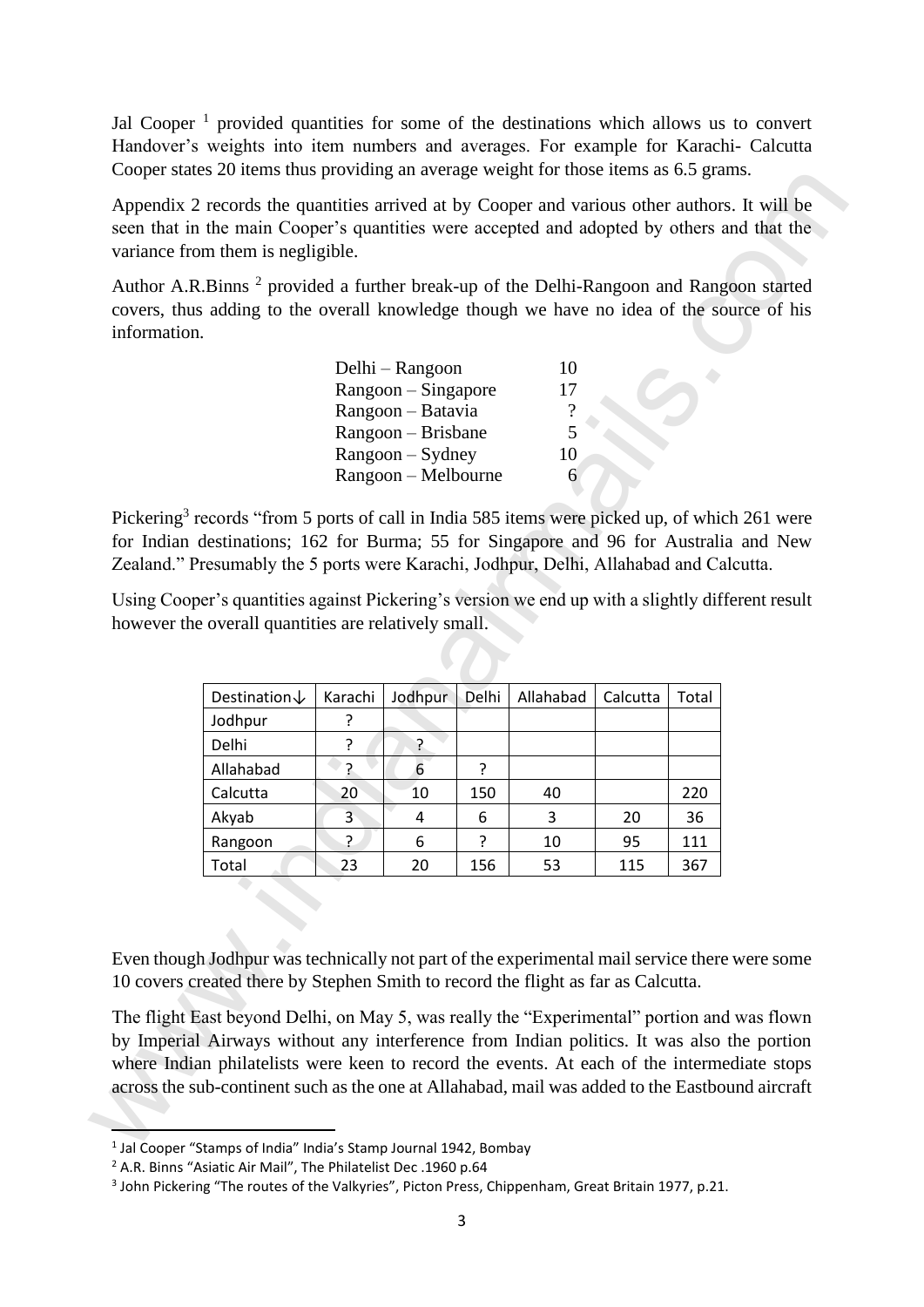but not made up into a specific bag. Gordon Anstee<sup>4</sup> recorded a total of 509 items for the various stops en-route of this flight as it went through India and beyond. Unfortunately, he did not indicate his source of information. We will refer to his results for the various stops.

Again, note the same 3-line cachet this time apparently "used" between Delhi an Akyab.

The mail was carried from Delhi by DH 66 G-AARY *City of Karachi* as far as Akyab via Allahabad and Calcutta. The *City of Karachi* had arrived at Delhi early in the day on May 5 from its first Westward journey with the first Experimental service. It was quickly relieved of its UK bound mail and loaded with the mail bound for Australia and took off for Calcutta that same day and arriving at Akyab the next day May 6.

FRAND THE AVENUE AND SURFACE CREATED AND MANUSCRIPT CREATED AND MANUSCRIPT CREATED AND AND SURFACE CREATED AND MANUSCRIPT CREATED AND SURFACE CREATED AND MANUSCRIPT CREATED AND MANUSCRIPT CREATED AND CALCULATED AND SURFAC

The 3-line cachet used in black as a variation to the theme here "used" between Allahabad and Calcutta.

<sup>&</sup>lt;sup>4</sup> Gordon Anstee "Experimental Airmails England-Australia-England 1931" May India Post Vol.2 May 1968.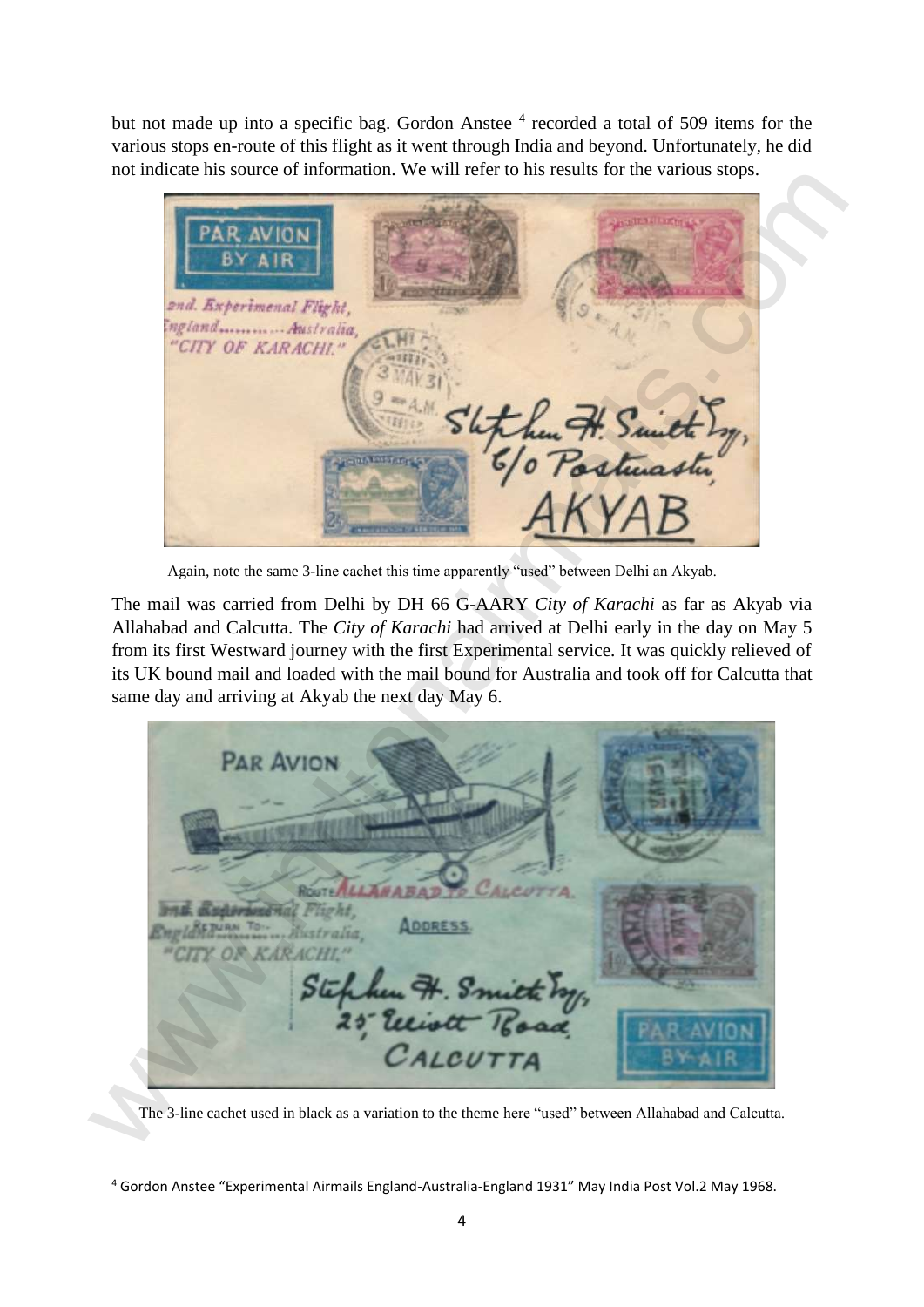At Akyab, Kingsford Smith was waiting in the Fokker F.VIIb 3m VH-USU *Southern Cross.* Smith had been at Akyab since May 3 to perform the shuttle service for the missing aircraft which had crashed on the first outward service at Timor.

.

![](_page_4_Picture_1.jpeg)

In addition to the 3-line cachet a neat 3-word sentence described the cover's journey.

Following the transfer of the mail, Smith took off and flew to Rangoon the same day for an overnight stop. He picked up some mail at Rangoon destined for Alor Star and Singapore. This mail was meant to be on the First Experimental flight from Tavoy but was not picked up earlier as the First flight had not called at Tavoy so ended up waiting at Rangoon.

Such mail was NOT delivered when Kingsford Smith reached Alor Star on May 7, where the Tavoy mail should have been dropped off (non-delivery is indicated by the faint inverted Singapore May 9, backstamp). The circular backstamp of Kedah 10 My 1931 shows the delay caused by flying it to Singapore.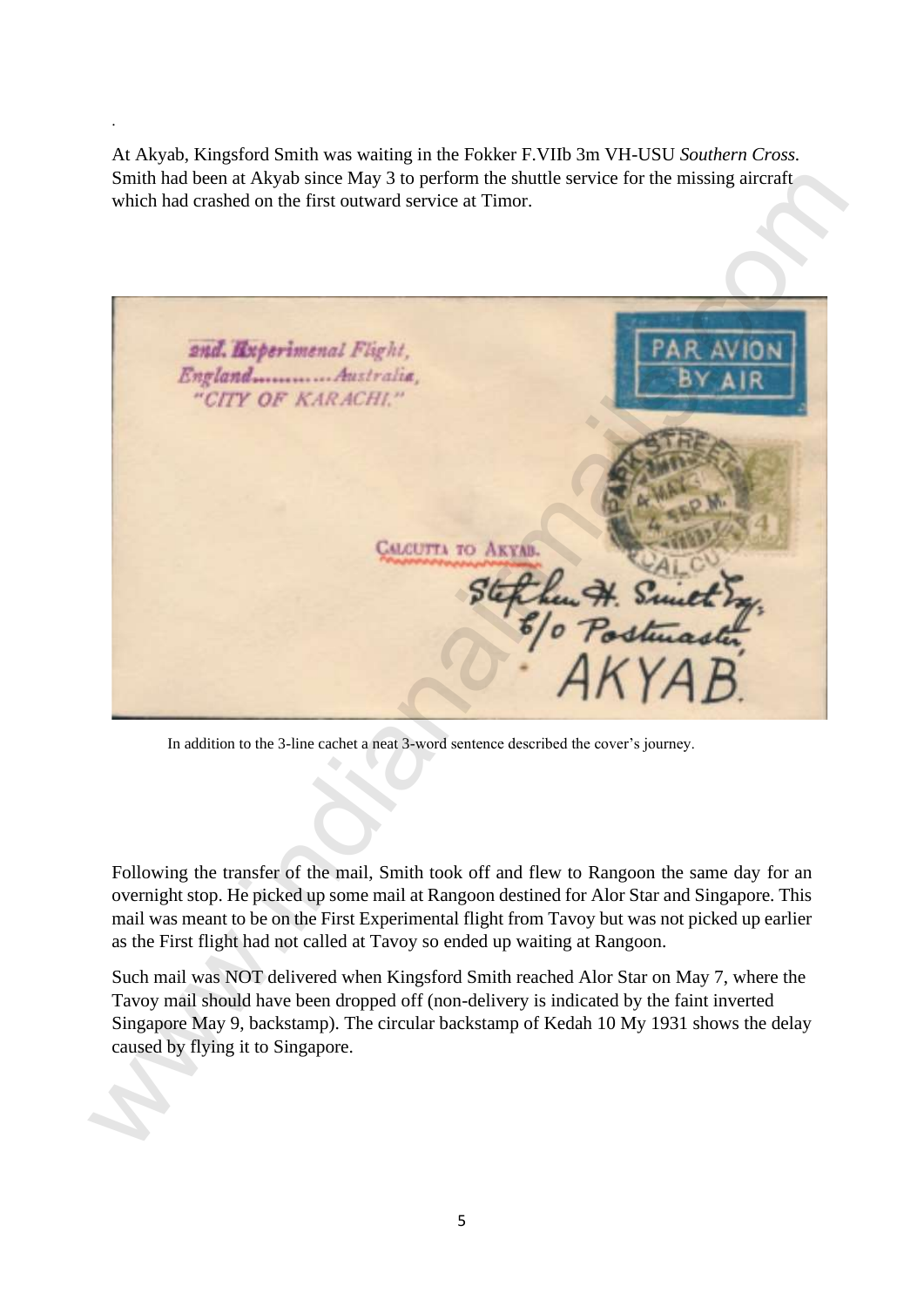![](_page_5_Picture_0.jpeg)

Note the date of sending was April 17, 1931

![](_page_5_Picture_2.jpeg)

Due to the predominant printing, there is only a faint outline of the Singapore postal marking at the base . The Kedah cancellation is clear of any printing.

The *Southern Cross* arrived late Singapore, much to the consternation of the Acting Secretary<sup>5</sup> for Postal Affairs of the Federated Malay States, who in a letter to the London Postal Authorities dated 15<sup>th</sup> May 1931 wrote:

*"Difficulities and uncertainty was also experienced in connection with the dates and times of arrival of the second outward flight. The aircraft however arrived at Singapore at 11.45 am on the 8th of May instead of on the 7th as was notified in the original schedule."*

<sup>&</sup>lt;sup>5</sup> Post 33/679-80 Letter from Sec. for Postal Affairs S.S.&.F.S to London Postal Authority.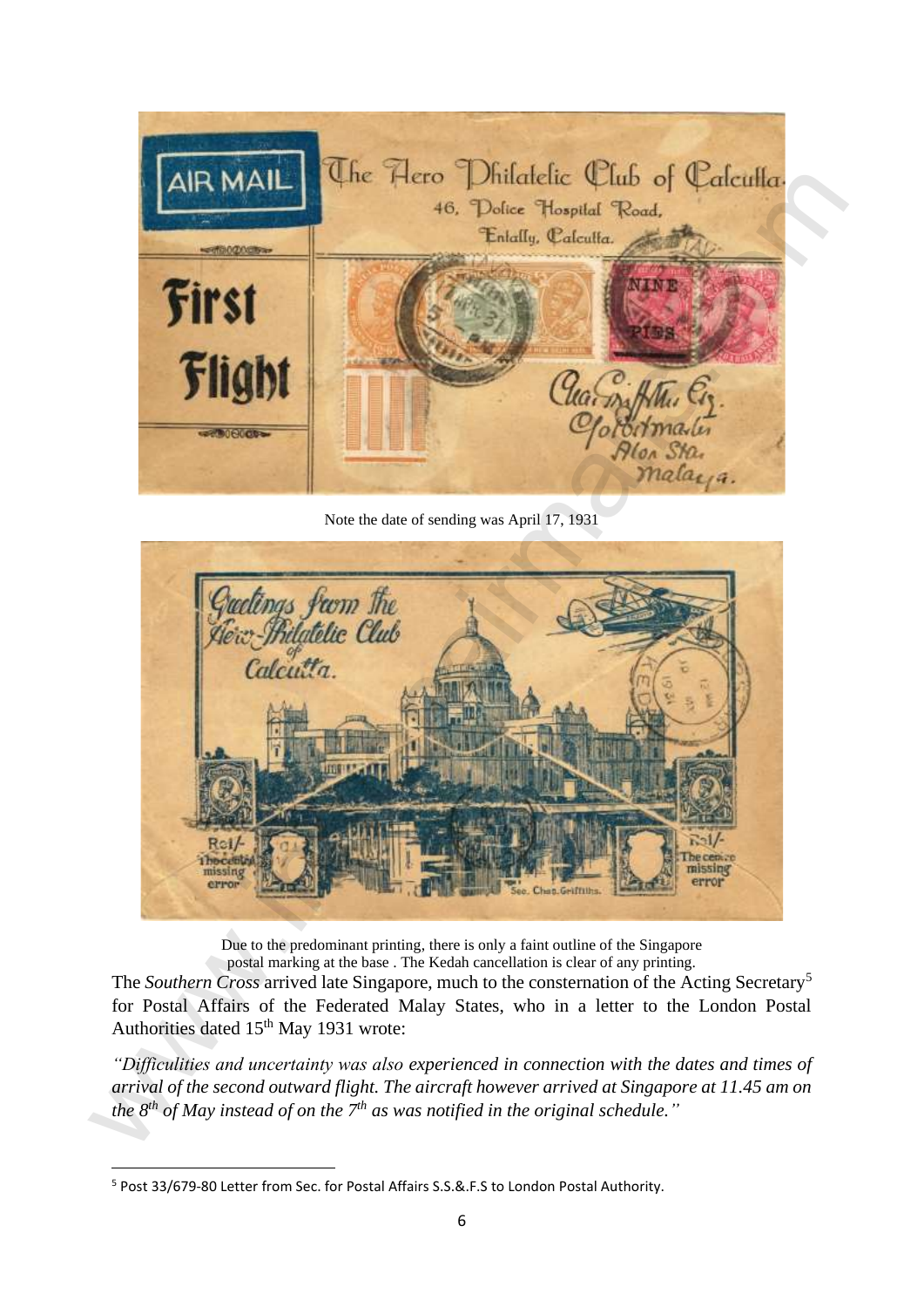![](_page_6_Picture_0.jpeg)

The cover was held in Singapore for two months, then returned to the sender after being unclaimed.

![](_page_6_Picture_2.jpeg)

The Imperial Airways commemorative cancel is just visible at top right.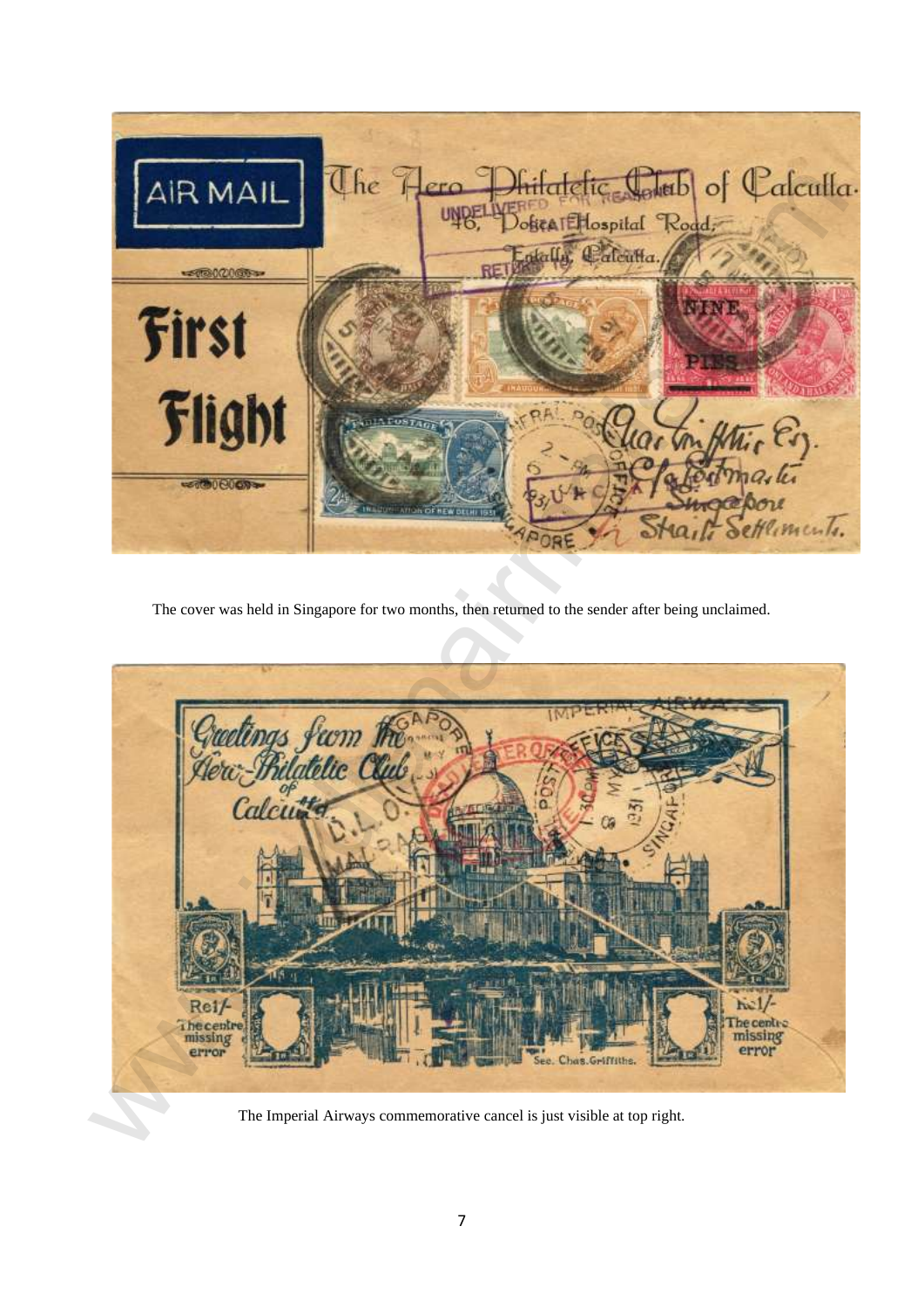At Singapore, the special postmark used for the 1st Experimental service, with the line First Flight" omitted, was applied to the mail received and a small quantity of outward mail from Singapore also had the cancel applied to its franking. The quality of the impression was extremely poor, most are very faint.

| extremely poor, most are very faint. |                           | Singapore also had the cancel applied to its framing. The quality of the impression was                                                                                                                                                                                                                                                                                                                                                                                                                                        |
|--------------------------------------|---------------------------|--------------------------------------------------------------------------------------------------------------------------------------------------------------------------------------------------------------------------------------------------------------------------------------------------------------------------------------------------------------------------------------------------------------------------------------------------------------------------------------------------------------------------------|
| forwarded to Singapore.              |                           | Three separate bags of mail were added in Singapore, one each for Brisbane, Sydney, and<br>Melbourne and in addition a further 3 bags were made up for mail from Penang to the same<br>capitals. It is not clear whether the Southern Cross called at Penang or the mail bags were                                                                                                                                                                                                                                             |
|                                      |                           | Kingsford Smith's effort to accelerate the mail is indicated, by his overflying Batavia and<br>landing at Sourabaja on May 9 and arriving at Koepang on May 10 where he picked up the<br>stranded Imperial Airways radio operator Mr Sang from the fatal City of Cairo. If there was<br>any mail added in the Dutch East Indies it did not make it into a separate bag                                                                                                                                                         |
| from Penang.                         |                           | The Southern Cross completed its charter by arriving at Darwin at 2.15pm on May 11 where<br>Smith handed over the mail consisting of the 12 bags, 6 from the UK, 3 from Singapore and 3                                                                                                                                                                                                                                                                                                                                        |
| Australian shores had been reached.  |                           | At Darwin itself, mail was created for the onward south journey via Qantas DH50J VH-ULG<br>Hippomenes flown by Russell Tapp on May 12. Three bags were created one each for<br>Brisbane, Sydney and Melbourne, thus making a total of 15 bags heading south once                                                                                                                                                                                                                                                               |
|                                      |                           | An overnight stop was made at Cloncurry and the mail arrived at Brisbane at 4.20 pm on May<br>13 where the local mail was back stamped that very afternoon. The next day mail for<br>Sydney (and New Zealand) as well as the Melbourne bag were loaded on the ANA Avro X<br>VH-UMI Southern Moon flown by P.G. Taylor to Sydney where the Sydney bag was<br>received at the GPO and backstamped May 14. The New Zealand mail then went by steamer<br>arriving at Wellington on May 18 and the mail for Christchurch on May 19. |
|                                      |                           | The Melbourne bag, on arrival in Sydney was transferred to ANA Avro X Southern Sky<br>which proceeded to Melbourne flown by Eric Chaseling arriving the same day. Adelaide and<br>Perth mail were sent on by rail to Adelaide and then by air to Perth from there.                                                                                                                                                                                                                                                             |
| and did not reach Australia at all.  |                           | For completeness the following is the official record as supplied by the Post Master General's<br>Annual report for 1930-1931 on the question of quantities delivered to Australia. It must be<br>recognised that a significant number of items were "passengers" for part of the journey only                                                                                                                                                                                                                                 |
|                                      |                           | Postal articles to Australia on the Second Imperial Airways Experimental Flight.                                                                                                                                                                                                                                                                                                                                                                                                                                               |
| For                                  | <b>Number of articles</b> | Net weight lb. oz.                                                                                                                                                                                                                                                                                                                                                                                                                                                                                                             |
| New South Wales                      | 2,288                     | 65 1½                                                                                                                                                                                                                                                                                                                                                                                                                                                                                                                          |
| Victoria                             | 1,355                     | 38 51/2                                                                                                                                                                                                                                                                                                                                                                                                                                                                                                                        |
| Queensland                           | 541                       | 12 13%                                                                                                                                                                                                                                                                                                                                                                                                                                                                                                                         |
| South Australia<br>Western Australia | 299<br>316                | 7 <sub>13</sub><br>6<br>9                                                                                                                                                                                                                                                                                                                                                                                                                                                                                                      |
| Tasmania                             | 59                        | $7\frac{1}{2}$<br>1                                                                                                                                                                                                                                                                                                                                                                                                                                                                                                            |
| Darwin                               | 101                       | $14\frac{1}{2}$<br>1                                                                                                                                                                                                                                                                                                                                                                                                                                                                                                           |
| New Zealand                          | 272                       | *(incl. In NSW)                                                                                                                                                                                                                                                                                                                                                                                                                                                                                                                |
| Total                                | 5,231                     | 136 1334                                                                                                                                                                                                                                                                                                                                                                                                                                                                                                                       |
|                                      |                           |                                                                                                                                                                                                                                                                                                                                                                                                                                                                                                                                |

# **Postal articles to Australia on the Second Imperial Airways Experimental Flight.**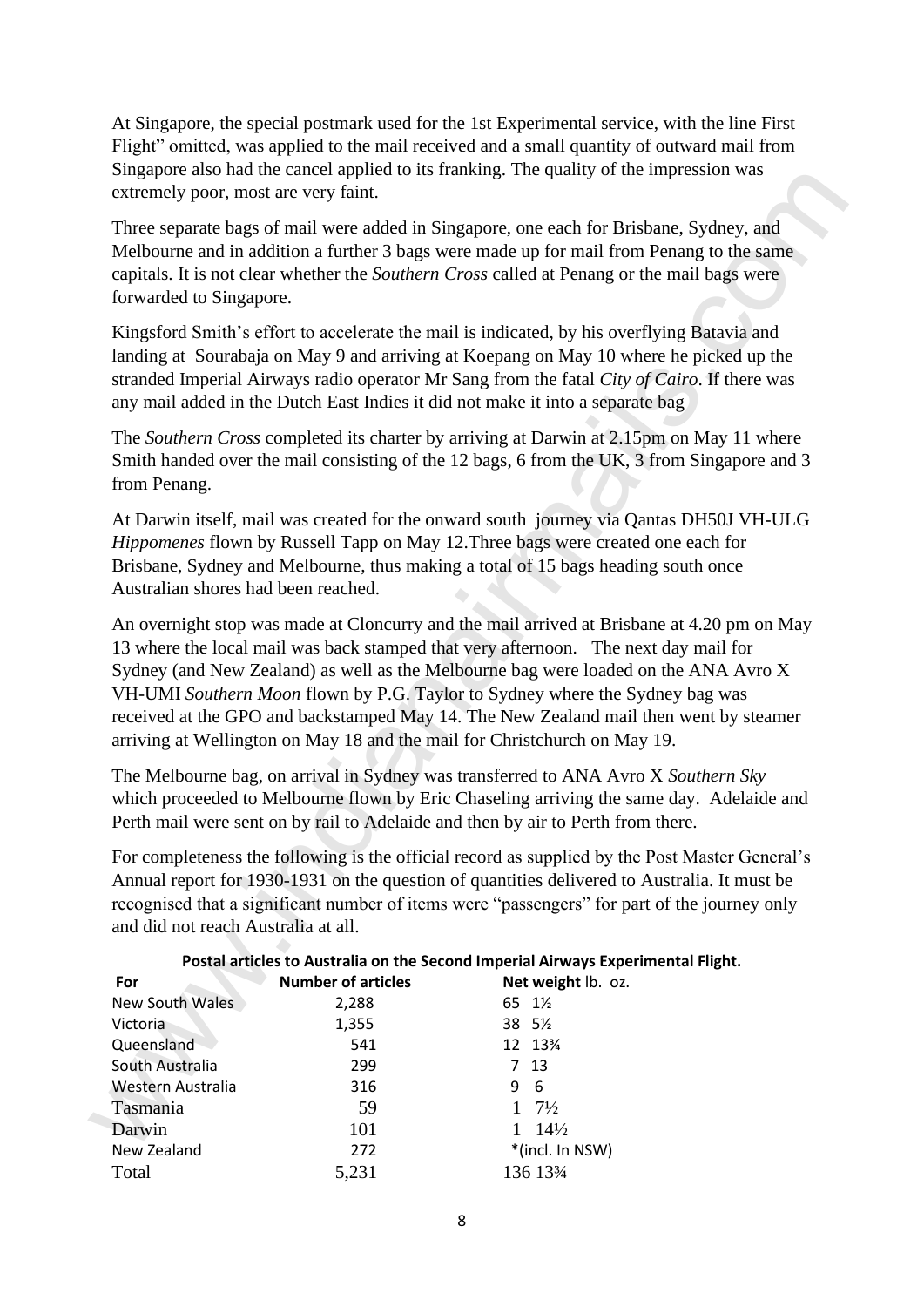![](_page_8_Figure_0.jpeg)

## **Waybill for Incoming mail from the 2nd Imperial Airways Experimental flight.**

Signed subsequently by Hudson Fysh, this document refers to the Darwin -Brisbane sector of the second inward flight flown by Russell Tapp. (Fysh had flown the mail North on the first outward flight).

Ed Wolf

August 2020

Appendix 1 Gordon Anstee Article in India Post Vol. 2 Appendix 2 Compilation of various authors d details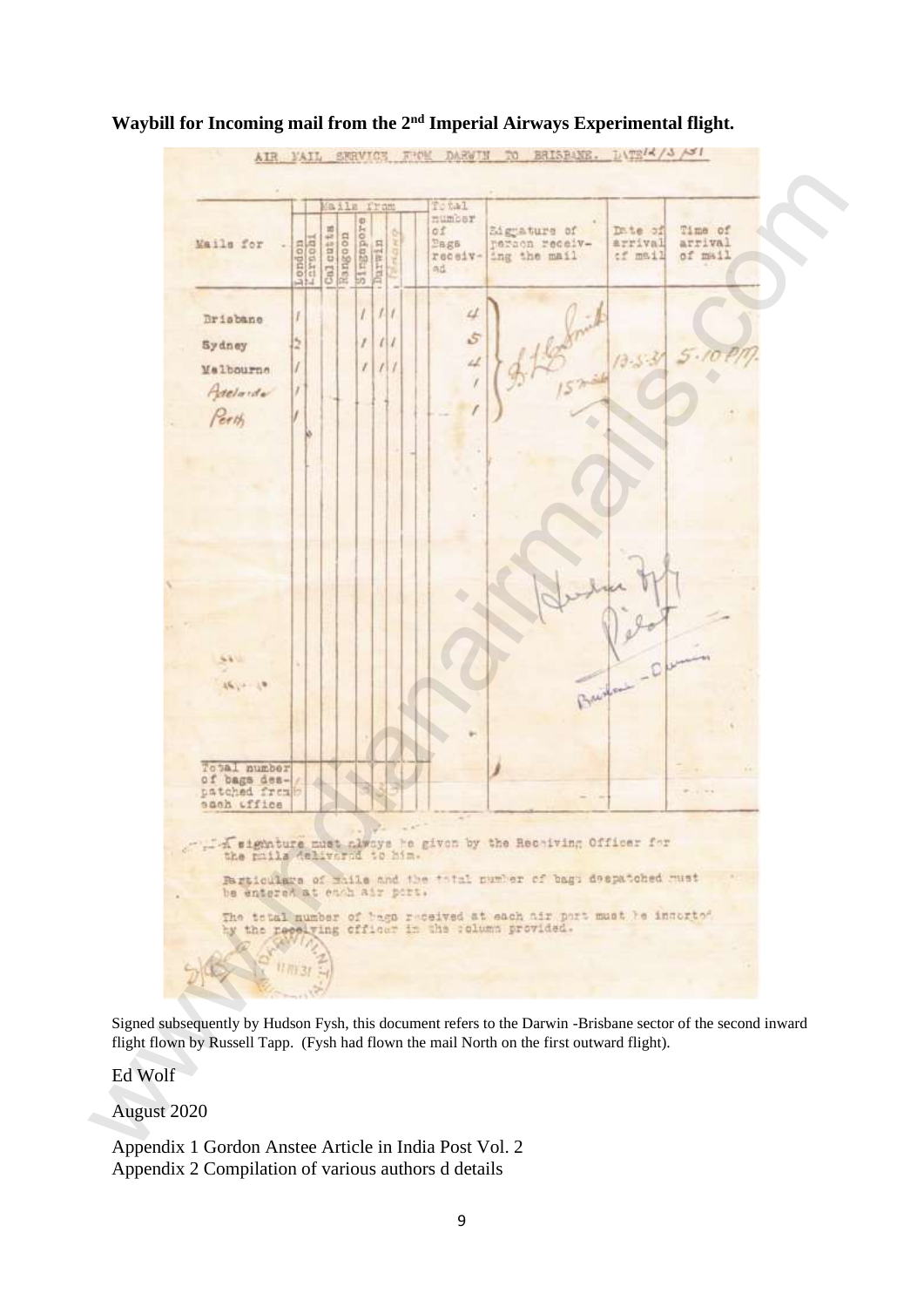### **Appendix 1**

### **Gordon Anstee Article published "India Post Vol 2" about May 1968**

| London to Calcutta    |                     |  |                                                 |        | $-260$ items |
|-----------------------|---------------------|--|-------------------------------------------------|--------|--------------|
|                       |                     |  | Delhi (1st packet) to Calcutta                  | $-139$ | ा।           |
| <b>FEL.</b>           | (2nd <sup>n</sup> ) |  | $-118$                                          |        | 11           |
| Karachi to Calcutta   |                     |  |                                                 | 20     | $+11$        |
| Allababad to Calcutta |                     |  |                                                 | $-37$  | $\mathbf{u}$ |
|                       |                     |  | (The small mail from Jodhpur is included in the |        |              |

| EXPERIMENTAL AIRMAILS - ENGLAND-AUSTRALIA-ENGLAND 1931                                                                                          |                                                                                                                                                       |
|-------------------------------------------------------------------------------------------------------------------------------------------------|-------------------------------------------------------------------------------------------------------------------------------------------------------|
| by Gordon R. Anstee E.R.D.                                                                                                                      |                                                                                                                                                       |
| PART II - SECOND EXPERIMENTAL SERVICE                                                                                                           |                                                                                                                                                       |
| ENGLAMD TO AUSTRALIA 25th April, 1931.                                                                                                          |                                                                                                                                                       |
| by Mr. Alcock.                                                                                                                                  | The mail which left Croydon on the 25th April 1931 arrived at Dum Dum<br>aerodrome, Calcutta on the "City of Karachi" on the 5th of May being piloted |
| The mail delivered in Calcutta was made up as follows:-                                                                                         |                                                                                                                                                       |
| London to Calcutta                                                                                                                              | $-260$ items                                                                                                                                          |
| Delhi (1st packet) to Calcutta<br>n                                                                                                             | $-139$                                                                                                                                                |
| (2nd)<br>**<br>n<br>$\lambda$ , $\mu$<br>Karachi to Calcutta                                                                                    | 8<br>11<br>Ħ                                                                                                                                          |
| Allababad to Calcutta                                                                                                                           | 20<br>п.<br>37                                                                                                                                        |
|                                                                                                                                                 |                                                                                                                                                       |
| (The small mail from Jodhpur is included in the<br>Delhi lot).                                                                                  |                                                                                                                                                       |
| undernoted mails from Calcutta were handed over to Mr. Alcock :-                                                                                | After delivering the above mails to the Postal Authorities the                                                                                        |
| Calcutta to Akyab                                                                                                                               | 20 items                                                                                                                                              |
| u<br>" Rangoon                                                                                                                                  | 18<br>94                                                                                                                                              |
| н<br>" Victoria Point                                                                                                                           | 48<br>Ħ                                                                                                                                               |
| Ħ<br>" Singapore                                                                                                                                | п<br>17                                                                                                                                               |
| u<br>" Darwin                                                                                                                                   | Ħ<br>51                                                                                                                                               |
| Ħ<br>" Sydney<br>n                                                                                                                              | 11<br>10                                                                                                                                              |
| " Mel bourne<br>Ħ<br>" Brisbane                                                                                                                 | п<br>6<br>5<br>Ħ                                                                                                                                      |
| and flew to Akyab where the mails were made over to Kingsford Smith who<br>Point, Singapore and Batavia. Melbourne was reached on the 14th May. | On Wednesday the 6th May the "City of Karachi" left Dum Dum Aerodrome,<br>left the same day in the "Southern Cross" for Darwin via Rangoon, Victoria  |
| Covers and cards on the Indian and Burma Stages :-                                                                                              |                                                                                                                                                       |
|                                                                                                                                                 | Karachi to Allababad, Calcutta (20 items), Akyab (3), Rangoon,<br>Victoria Point, Australian Cities and New Zealand.                                  |
|                                                                                                                                                 | Jodhpur to Allabahad (6 items), Calcutta $(10)$ , Akyah $(4)$ , Rangoon $(6)$ ,<br>Victoria Point (2), Australian Cities and New Zealand.             |
| Delhi to Allababad, Calcutta (147 items), Akyab (6), Rangoon,                                                                                   | Victoria Point (2) and Australian Cities.                                                                                                             |
| Point (2) and Australian Cities.                                                                                                                | Allababad to Calcutta (37 items), Akyab (3), Rangoon (10), Victoria                                                                                   |
| five Indian airports and at Akyab.                                                                                                              | A cachet (see Type 12a) in violet, purple or black was applied at each of the                                                                         |
|                                                                                                                                                 | Calcutta to Akyab (20 items), Rangoon (94), Victoria Point (48),<br>Singapore (17), Darwin (51) and Australian Cities )<br>(21)<br>and New Zealand    |
|                                                                                                                                                 | Akyab to Rangoon, Victoria Point (2items) and Australian Cities.                                                                                      |
|                                                                                                                                                 |                                                                                                                                                       |
| New Zealand.                                                                                                                                    | Rangoon to Victoria Point, Singapore, Darwin, Australian Cities and                                                                                   |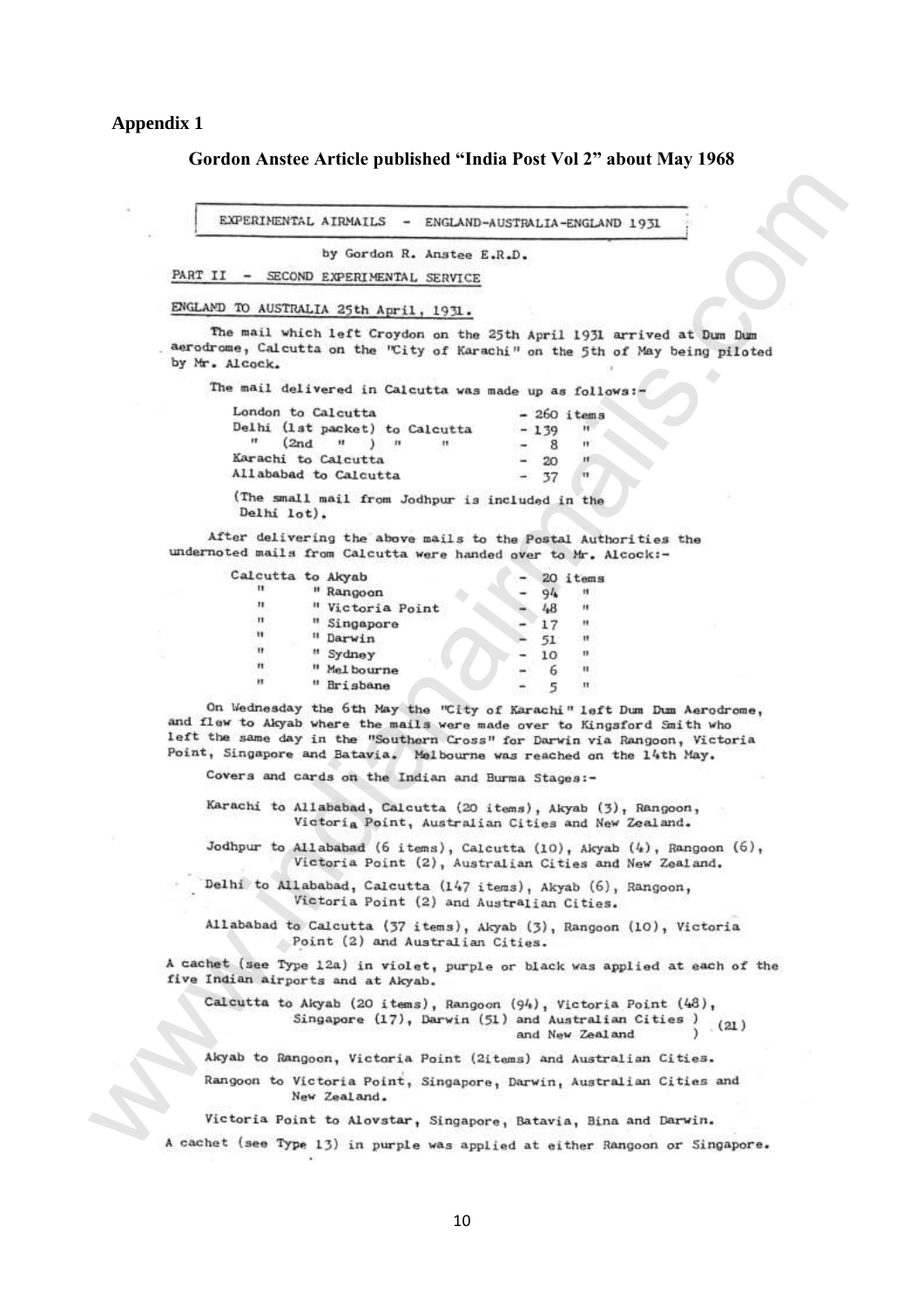2nd. Experimenal Flight,

![](_page_10_Picture_2.jpeg)

Explained CALCULUS and the state of the state of the state of the state of the state of the state of the state of the state of the state of the state of the state of the state of the state of the state of the state of the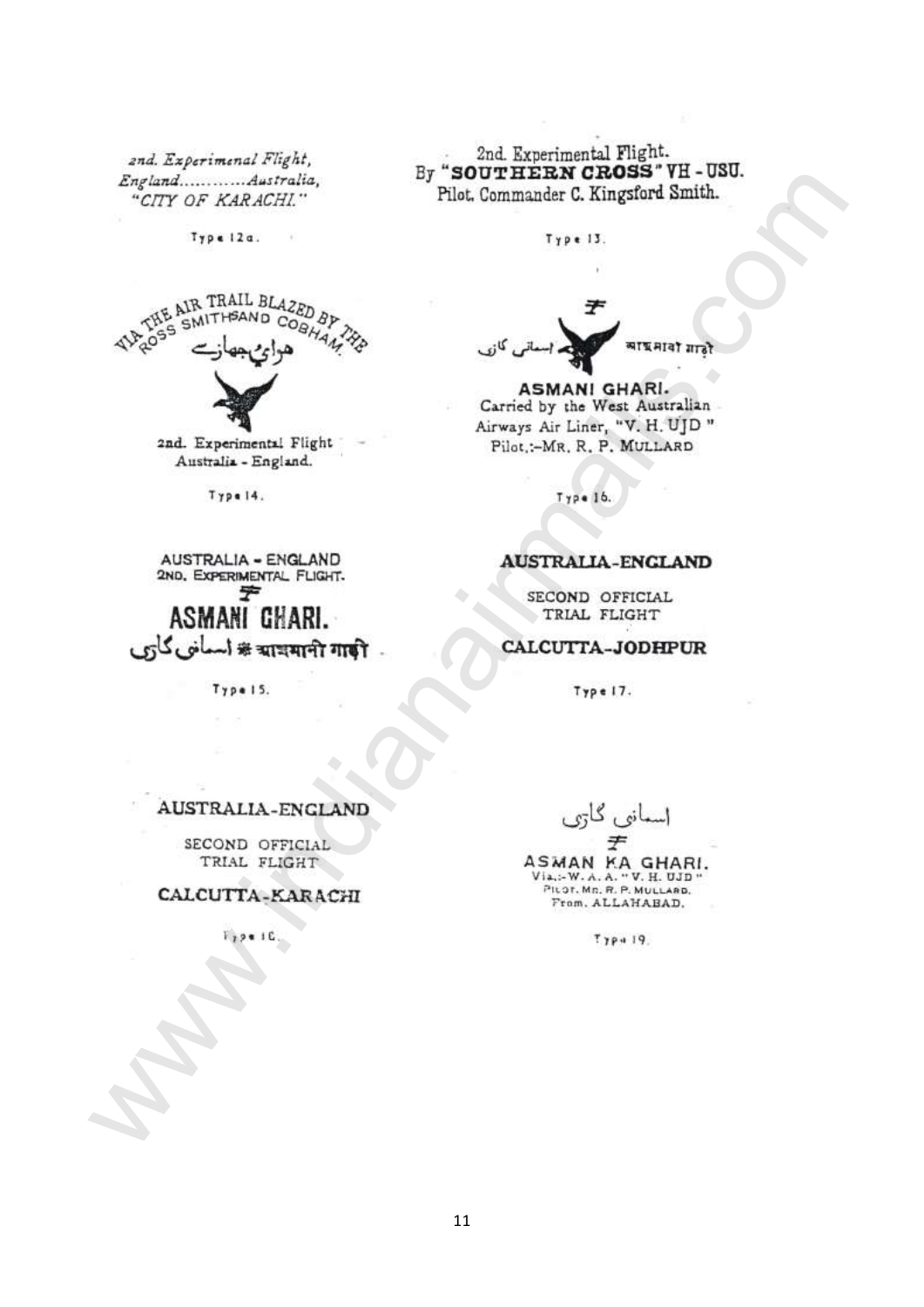|                    | 2nd<br><b>Experimental</b> |                         |                           |                |          |                     |
|--------------------|----------------------------|-------------------------|---------------------------|----------------|----------|---------------------|
|                    | East                       |                         |                           |                |          | '42 Price           |
|                    |                            | Cooper                  | Anstee                    | <b>Binns</b>   | Handover | Cooper              |
| <b>Description</b> | To                         | Qty                     |                           |                | grams    | <b>Rupees</b>       |
| Karachi            | Allahabad                  | ç.                      | ?                         |                | 90       | $\mathbf{?}$        |
|                    | Calcutta                   | 20                      | 20                        |                | 130      | 75                  |
|                    | Akyab                      | $\mathsf 3$             | 3                         | 3              | 30       | 150                 |
|                    | Rangoon                    | ?                       | ?                         |                | 40       | ?                   |
|                    | Victoria Point             | $\mathbf{1}$            | ŗ                         | $\mathbf{1}$   |          | $\tilde{.}$         |
|                    | Singapore                  | ?                       | ?                         |                |          | ?                   |
|                    | Darwin                     | ?                       | ?                         |                |          | $\overline{?}$      |
|                    | <b>Aust Cities</b>         | ?                       | ?                         |                |          | $\overline{?}$      |
| Jodhpur            | Allahabad                  | 6                       | 6                         | 6              |          | 100                 |
|                    | Calcutta                   | $10\,$                  | $10\,$                    | $10\,$         |          | 75                  |
|                    | Akyab                      | $\overline{\mathbf{4}}$ | $\overline{4}$            | $\overline{4}$ |          | 75                  |
|                    | Rangoon                    | $\boldsymbol{6}$        | 6                         |                |          | 75                  |
|                    | Victoria Point             | $\overline{2}$          | $\overline{2}$            | $\overline{2}$ |          | 150                 |
|                    | Singapore                  | ŗ                       | ŗ                         |                |          | Ś.                  |
|                    | Darwin                     | ?                       | ?                         |                |          | ŗ                   |
|                    | <b>Aust Cities</b>         | ?                       | ?                         |                |          | $\overline{\cdot}$  |
| Delhi              | Allahabad                  | ?                       | ?                         |                | 354      | 25                  |
|                    | Calcutta                   | 150                     | 147                       |                | 1019     | 10                  |
|                    | Akyab                      | 6                       | 6                         | 6              |          | 75                  |
|                    |                            |                         | ?                         |                |          |                     |
|                    | Rangoon                    | ?                       |                           | $10\,$         | 297      | $\tilde{.}$         |
|                    | Victoria Point             | $\mathbf{1}$            | $2^{1}$<br>$\overline{?}$ | $\overline{2}$ |          | ?<br>$\overline{?}$ |
|                    | Singapore                  | ŗ                       |                           |                |          |                     |
|                    | Darwin                     | ŗ<br>?                  | ŗ<br>$\overline{?}$       |                |          | ŗ<br>$\overline{?}$ |
|                    | <b>Aust Cities</b>         |                         |                           |                |          |                     |
| Allahabad          | Calcutta                   | 40                      | 37                        |                | 227      | 50                  |
|                    | Akyab                      | $\overline{\mathbf{3}}$ | $\overline{3}$            | $\overline{3}$ | 30       | 100                 |
|                    | Rangoon                    | 10                      | 10                        |                | 28       | 75                  |
|                    | Victoria Point             | $\mathbf{1}$            | $\overline{2}$            | $\overline{2}$ |          | $\overline{?}$      |
|                    | Singapore                  | ?                       | ŗ                         |                |          | ?                   |
|                    | Darwin                     | $\overline{?}$          | ŗ                         |                |          | ?                   |
|                    | <b>Aust Cities</b>         | $\overline{?}$          | ŗ                         |                |          | $\overline{?}$      |
| Calcutta           | Akyab                      | 20                      | 20                        |                | 280      | 100                 |
|                    | Rangoon                    | 95                      | 94                        |                | 765      | 15                  |
|                    | Victoria Point             | 50                      | 48                        |                |          | 15                  |
|                    | Singapore                  | 17                      | 17                        |                |          | 50                  |
|                    | <b>Darwin</b>              | 50                      | 51                        |                |          | 30                  |
|                    | <b>Aust Cities</b>         | 21                      | 21                        |                |          | 40                  |
| Akyab              | Rangoon                    | $\overline{?}$          | ŗ                         |                |          | $\mathbf{S}$        |
|                    | Victoria Point             | $\overline{2}$          | ?                         | $\overline{2}$ |          | Ś.                  |
|                    | Singapore                  | ŗ                       | ŗ                         |                |          | ŗ                   |
|                    | Darwin                     | ?                       | ŗ                         |                |          | ċ.                  |
|                    | <b>Aust Cities</b>         | ?                       | ?                         |                |          | ?                   |
| Rangoon            | Victoria Point             | ?                       | ?                         |                |          | $\overline{?}$      |
|                    | Singapore                  | ?                       | ?                         | 17             |          | $\overline{?}$      |
|                    | Darwin                     | ?                       | ŗ                         |                |          | ?                   |
|                    | <b>Aust Cities</b>         | $\overline{\cdot}$      |                           | 21             |          | $\overline{?}$      |
|                    |                            | 518                     | 509                       | 89             | 3290     |                     |

## **Appendix 2 Cooper, Anstee, Binns etc comparisons on 2nd Experimental East**